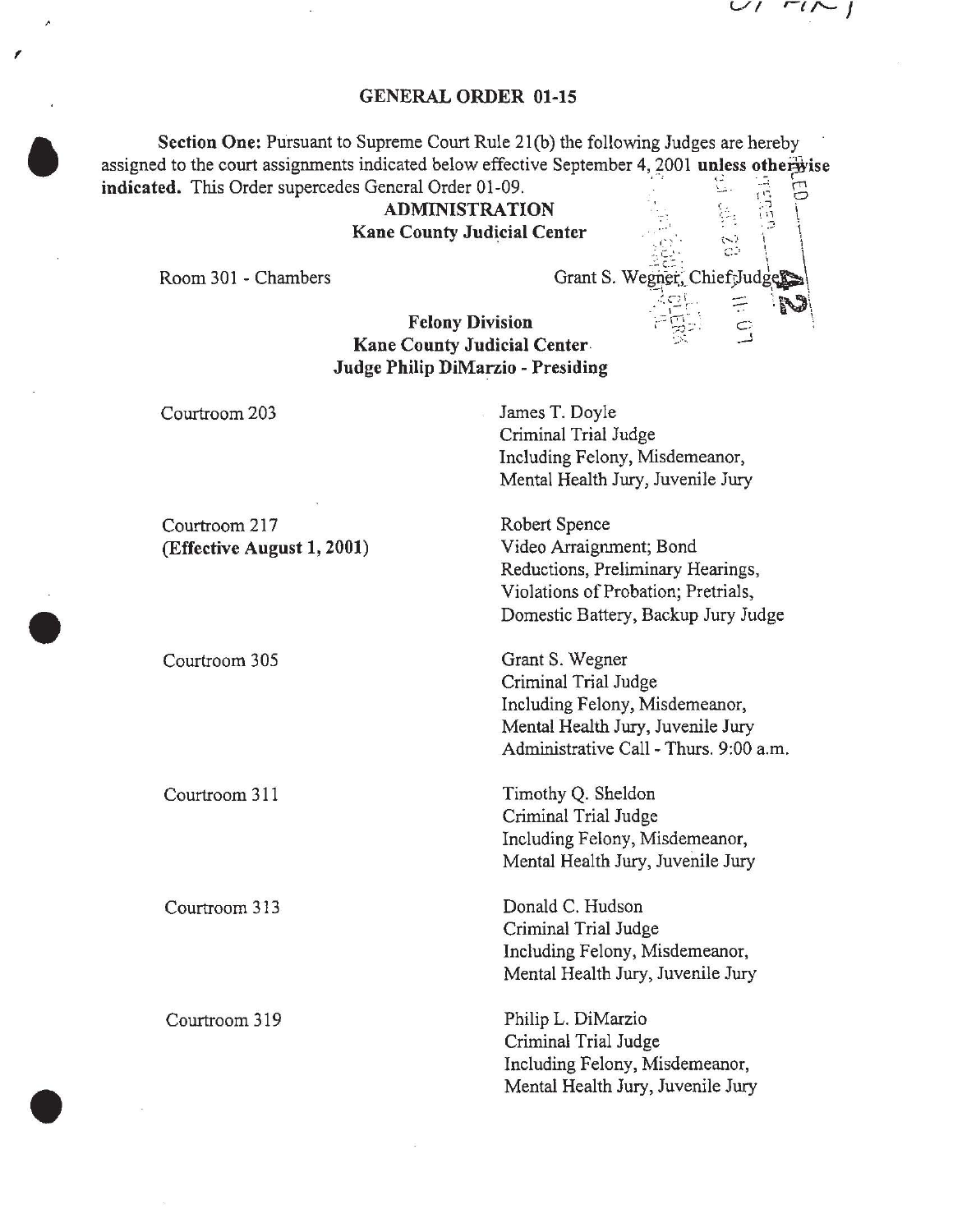# TRAFFIC & MISDEMEANOR DIVISION Kane County Judicial Center James L. Hallock- Presiding Judge

| Courtroom 209       | Robert L. Janes<br>Traffic and Misdemeanor                           |
|---------------------|----------------------------------------------------------------------|
| Courtroom 211       | James C. Hallock<br>DUI, Misdemeanor Jury, and<br>Mental Health Jury |
| Aurora Branch Court | Robbin Stuckert<br>Traffic and Misdemeanor                           |
|                     |                                                                      |

Elgin Branch Court Carpentersville Branch Court Allen Anderson Traffic and Misdemeanor

# **JUVENILE DIVISION** Kane County Judicial Center and Kane County Juvenile Justice Center Judge Judith M. Brawka - Presiding Judge

Juvenile Justice Center Thomas E. Mueller Delinquency and Detention Backup Abuse and Neglect

Judicial Center - Courtroom 005 Judith M. Brawka

Abuse and Neglect Backup Detention Hearing Kendall County- Wednesday of each week

# FAMILY COURT DIVISION Kane County Judicial Center F. Keith Brown - Presiding Judge

Courtroom 101

Wiley Edmondson As assigned by the Presiding Judge, including Domestic Violence

Courtroom 101 (Night Court) Rotation as assigned by Presiding Judge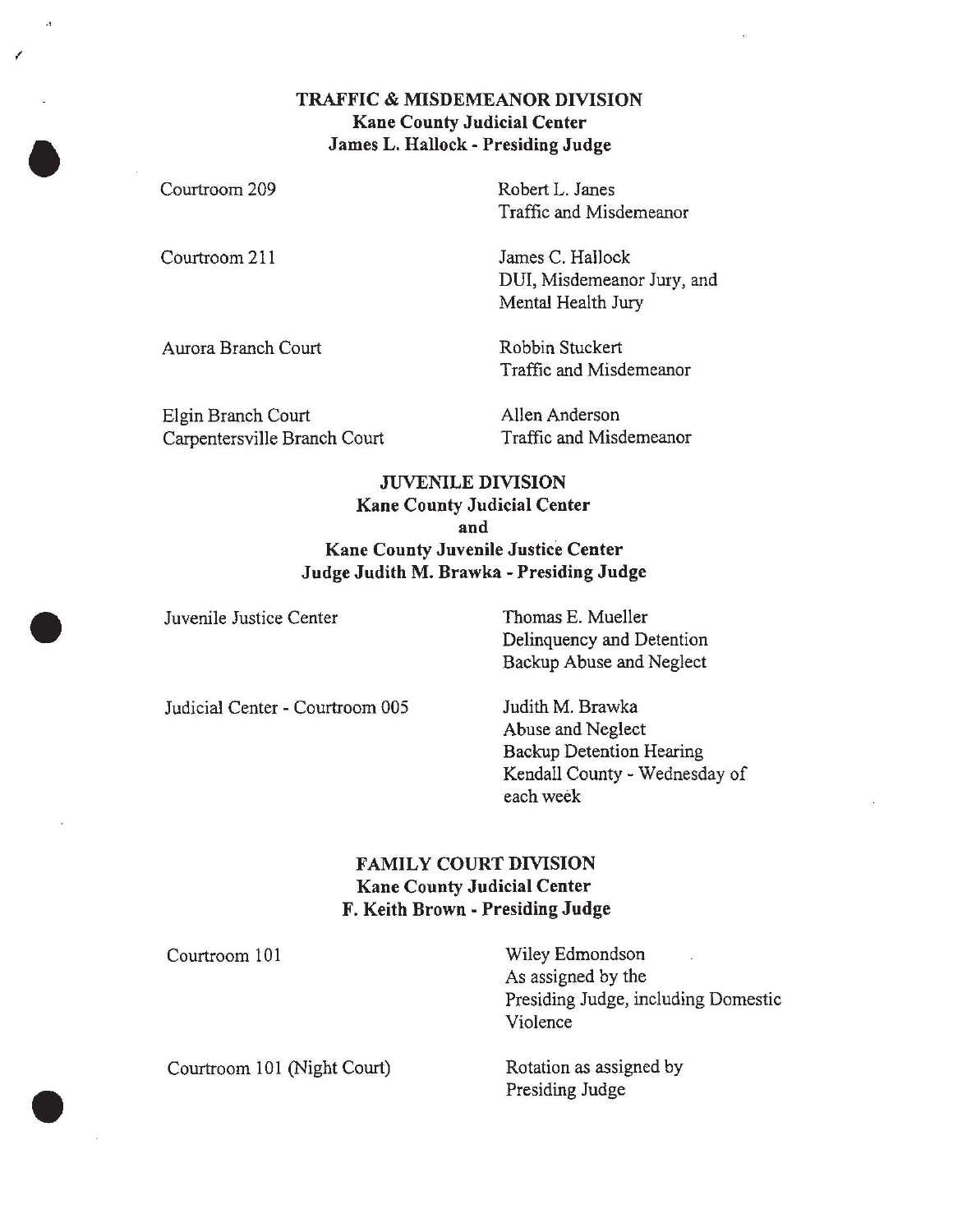| Courtroom 111                                                              | Karen Simpson, as assigned<br>by Presiding Judge    |
|----------------------------------------------------------------------------|-----------------------------------------------------|
| Courtroom 113                                                              | Stephen Sullivan, as assigned<br>by Presiding Judge |
| Courtroom 123                                                              | F. Keith Brown                                      |
| <b>CIVIL DIVISION</b>                                                      |                                                     |
| Kane County Courthouse Pamela K. Jensen - Presiding Judge<br>Courtroom 110 | Michael J. Colwell                                  |
|                                                                            | Probate, Foreclosures, Mechanic                     |
|                                                                            | Lien cases (CH, MR, ED, TX, and                     |
|                                                                            | MC cases)                                           |
| Courtroom 350                                                              | Patrick J. Dixon                                    |
|                                                                            | Probate, Foreclosures, Mechanic                     |
|                                                                            | Lien cases (CH, MR, ED, TX, and                     |
|                                                                            | MC cases)                                           |
| Courtroom 120                                                              | Richard J. Larson                                   |
|                                                                            | Arbitration Supervision;                            |
|                                                                            | <b>SC/LM</b> cases                                  |
| Courtroom 310                                                              | Gene L. Nottolini                                   |
|                                                                            | L Jury Trials; L Bench Trials                       |
| Courtroom 320                                                              | Donald J. Fabian                                    |
|                                                                            | L Jury; L Bench Trials                              |
| Courtroom 340                                                              | Pamela K. Jensen                                    |
|                                                                            | L Jury Trials; L Bench Trials                       |
| SPECIAL ASSIGNMENT JUDGES                                                  |                                                     |
| A. Special Assignment Judge                                                | Franklin D. Brewe                                   |
|                                                                            |                                                     |

Judge "A" (Effective August  $1, 2001$ ) General Floating except Mental Health on Friday, Civil Division on Thursday, and DeKalb County on the third Wednesday of each month for the entire day. No back-up coverage will be available for the Civil Division or DeKalb County.